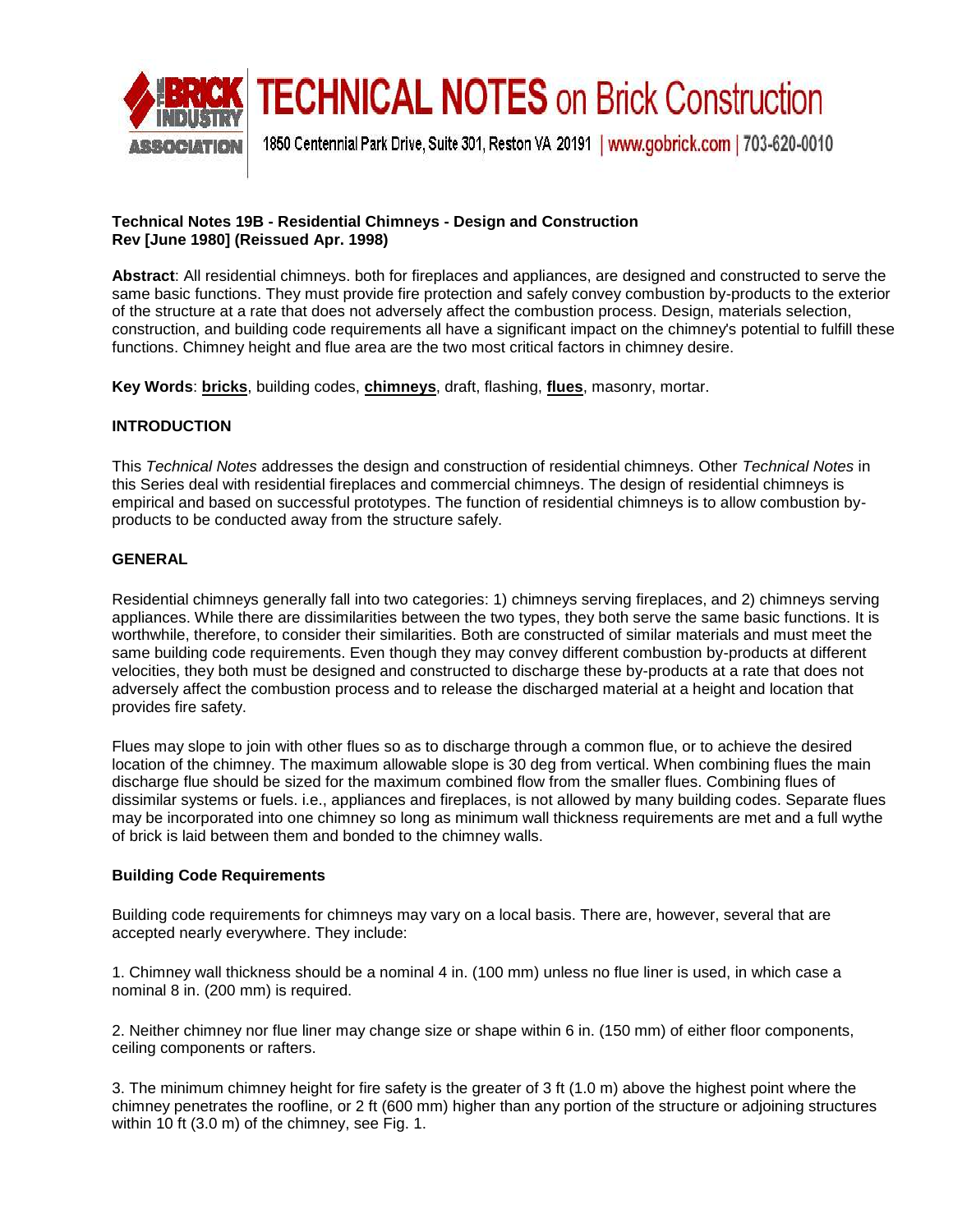4. Chimney clearance from combustible material is a minimum of 2 in. (50 mm) except where the chimney is located entirely outside the structure, in which case 1 in. (25 mm) is acceptable.

5. The spaces between a chimney and combustible material should be firestopped using a minimum of 1-in. (25 mm) thick noncombustible material.

6. All exterior spaces between the chimney and adjacent components should be sealed. This is most commonly accomplished by flashing and caulking.

 chimney be corbeled from a wall or foundation which is less than 12 in. (300 mm) in thickness unless it projects the exterior of the enclosing walls may equal the wall thickness. Corbeling may not exceed 1-in. (25 mm) 7. Masonry chimneys should not be corbeled more than 6 in. (150 mm) from a wall or foundation nor should a equally on each side of the wall, except that on the second story of two-story dwellings corbeling of chimneys or projection for each course of brick protected.



**Building Code Dimension Requirements FIG. 1** 



#### **Recommendations**

 In many situations it may be desirable to use the chimney as a structural element. This may be accomplished within most building codes by maintaining the chimney wall thickness and adding a structural wall around the thickness of a lined chimney to be used as a structural component is 10 in. (250 mm) consisting of: 1) 4-in. (100 mm) chimney wall (brick), 2) 2-in. (50 mm) of noncombustible material (brick), and 3) 4-in. (100 mm) bearing chimney. This structural wall may be built integrally with the chimney wall. Most building codes require a minimum of 4 in. (100 mm) of bearing. Considering all the building code dimensional requirements, the minimum wall length (brick). An unlined chimney's minimum wall thickness is 14-in. (350 mm) consisting of the same elements as the lined chimney except that the chimney wall must be 8-in. (200 mm), see Fig. 2.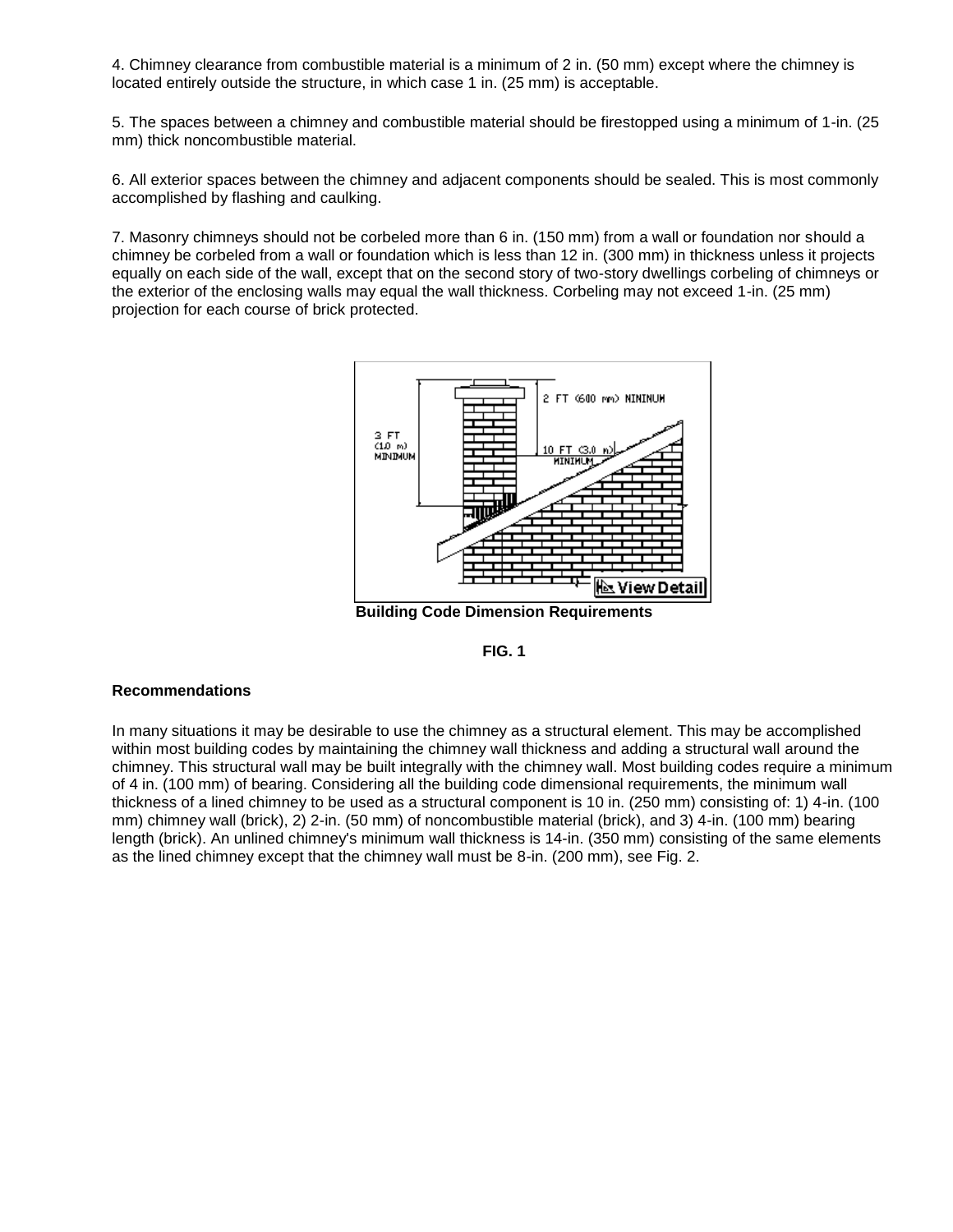



#### **MATERIALS**

#### **Brick**

The chimney, by the nature of its function, is at least partially exposed to weathering. The brick should conform to ASTM C 216, Grade SW, or ASTM C 62, Grade SW, to assure sufficient durability. Paving brick should conform to ASTM C 902, Class SX.

#### **Mortar**

 for the chimney. Type S portland cement-lime mortar is acceptable, and may be necessary when the chimney is subjected to high lateral forces such as wind loads in excess of 25 psf (1.2 kPa) or seismic loads. Where the To allow for both weathering and thermal considerations, Type N portland cement-lime mortar is recommended chimney is in contact with earth, Type M portland cement-lime mortar is recommended. The mortar used to bed the flue liners should be able to perform well under high temperatures. Therefore, fireclay mortars are highly recommended. Type N portland cement-lime mortar is an acceptable substitute. For a comprehensive discussion of portland cement-lime mortar types and uses, see *Technical Notes* 8 Series.

#### **Flue Liners**

Flue liners should conform to ASTM C 315. They should be thoroughly inspected just prior to installation for cracks or other damage that might contribute to smoke and flue gas leakage.

#### **Flashing**

 Corrosion-resistant sheet metal flashing is required by most building codes. Quality materials should be specified since replacement may be expensive and troublesome. See *Technical Notes* 7A Revised for selection of flashing materials.

### **Chimney Caps**

 should incorporate the same shape as the prefabricated. The thickened sides and overhangs will reduce the A prefabricated chimney cap similar to the one shown in Fig. 3 should be used. This type cap provides better durability and is more easily made water-resistant than a cast-in-place cap. When a cast-in-place cap is used, it potential for water penetration.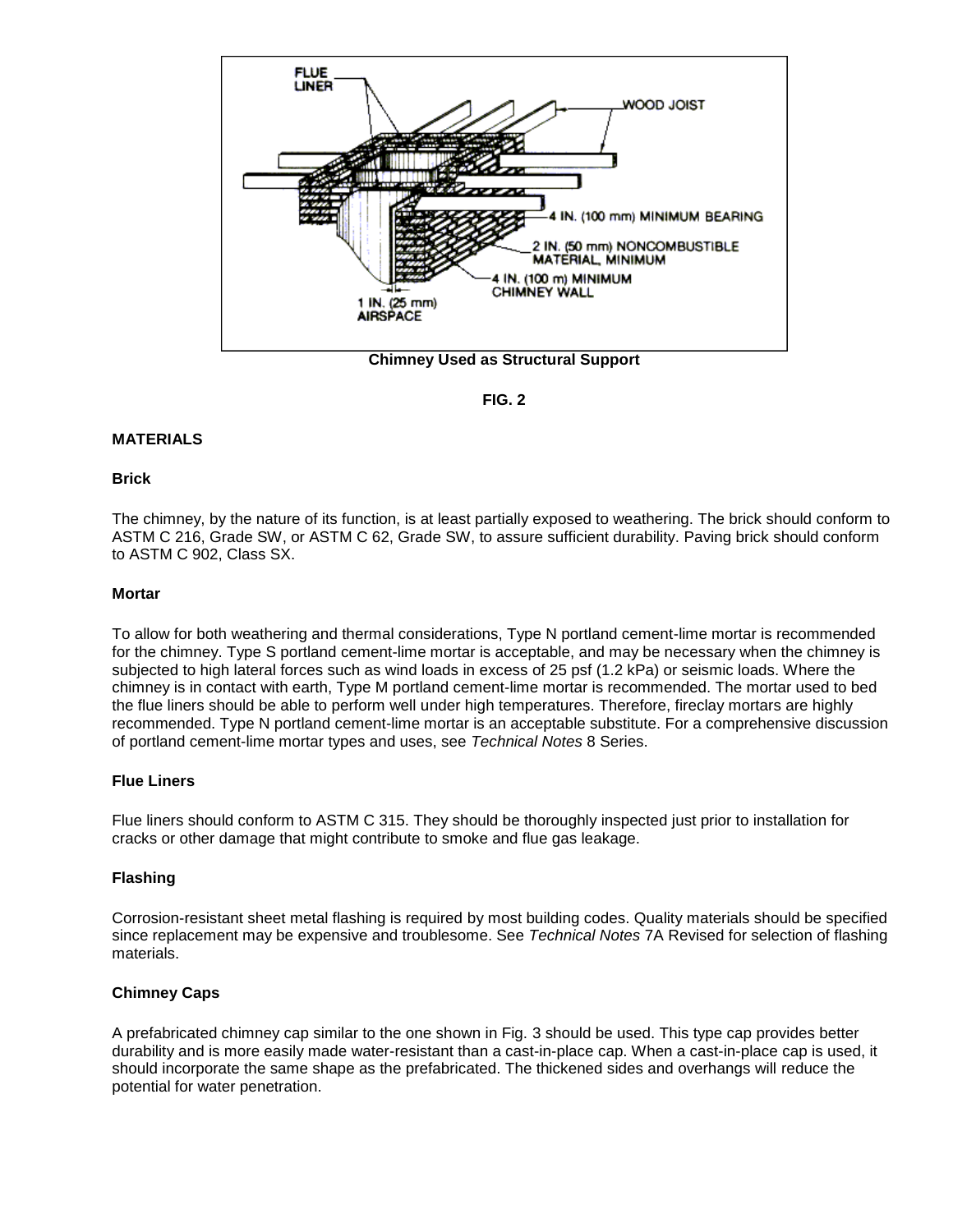

**Chimney Cap Detail FIG. 3** 

#### **Rain Caps**

 flue liner. When specifying a manufactured rain cap, information regarding its effect on the gas flow through the Rain caps vary from sophisticated turbine type metal caps to simple slabs set above the termination point of the chimney should be obtained from the manufacturer. If the cap is metal, it should be corrosion-resistant.

#### **Sealants**

 part of construction. It should be detailed and installed with the same care as the other elements of the structure. Caulking is frequently considered a means of correcting or hiding poor workmanship, rather than as an integral In all cases, the use of a good grade, polysulfide, butyl, or silicone rubber sealant is recommended. Oil-based sealants should not be used. Regardless of the sealant used, proper priming and backing rope, are a must.

#### **Ties and Reinforcement**

 Ties used in chimney construction should be corrosion-resistant metal ties. For a general discussion of ties and their placement, refer to *Technical Notes* 28 Revised.

Reinforcing steel should conform to one of the following ASTM Standards:

1. Welded Wire-ASTM A 185

2. Steel Bar-ASTM A 615, ASTM A 616 or ASTM A 617

3. Wire-ASTM A 82

#### **DESIGN**

 Design of fireplace and appliance chimneys is limited to the determination of height requirements that when used in conjunction with proper flue sizes, detailing and construction will provide adequate draft. Building code requirements for minimum chimney height remain in effect and must be met or exceeded.

#### **Fireplace Chimneys**

 The design of residential fireplace chimneys is directly related to: 1) the area of the fireplace opening, 2) the area of the flue liner, and 3) the height of the chimney. In most situations, the area of the fireplace opening is controlled by considerations other than the performance of the system, such as aesthetics. The other components of the system are usually designed based upon the desired fireplace opening.

 American Society of Heating, Refrigerating and Air-Conditioning Engineers (ASHRAE) to be sufficient to prevent smoke and gases from being discharged into habitable spaces. This is a minimum velocity and usually only A frontal face velocity of 0.80 ft per second (0.245 m/sec) at the fireplace opening has been accepted by the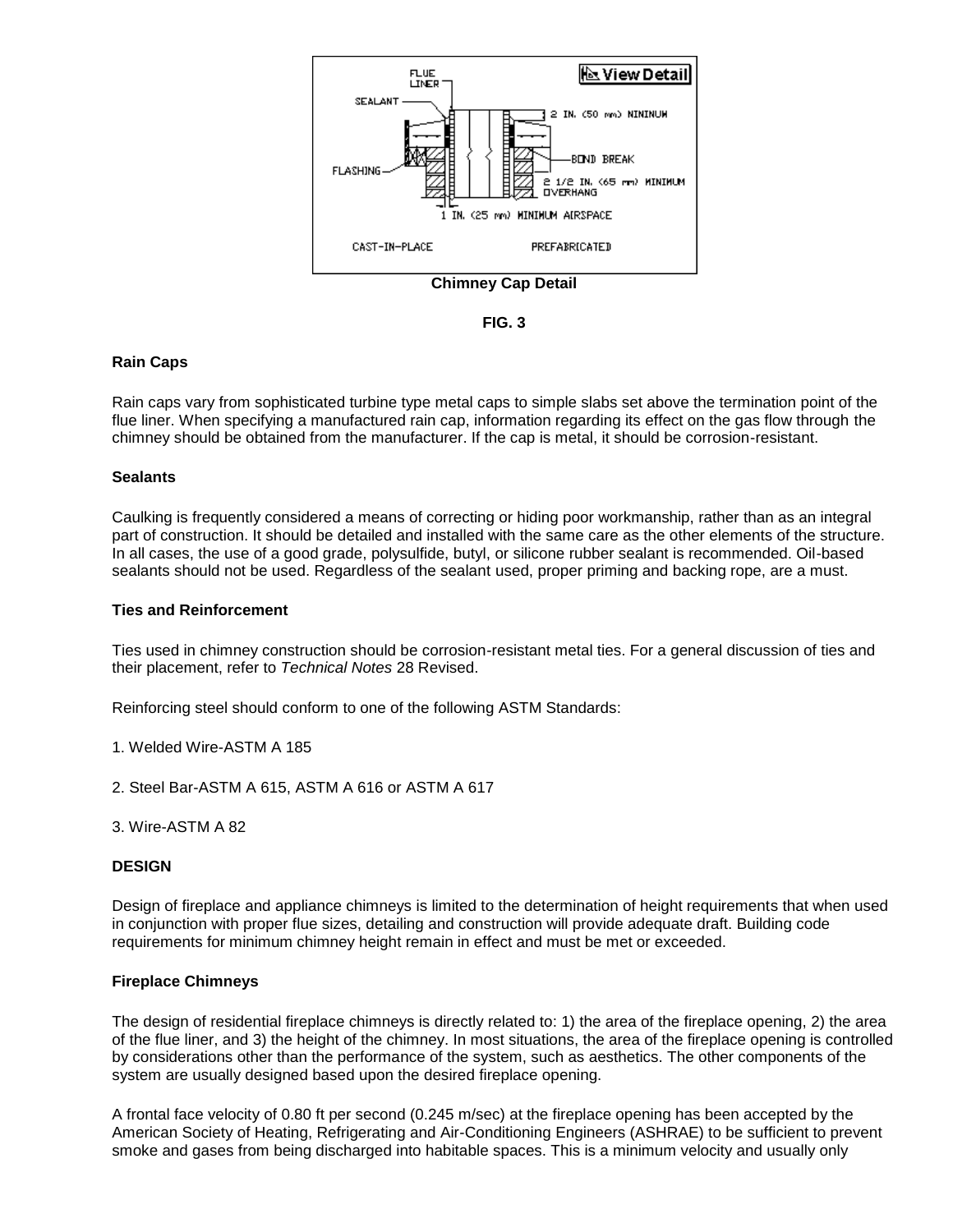encountered while starting a fire. Flue liner size as a function of fireplace opening size may be obtained from *Technical Notes* 19 Revised, Table 1.

| Nominal<br>Size<br>in. | Inside<br>Perimeter, P.<br>ft | Equivalent<br>Diameter, D<br>in. | Minimum<br>Area, A <sub>F</sub><br>sq ft |
|------------------------|-------------------------------|----------------------------------|------------------------------------------|
| 8 x 12                 | 2.7                           | 9                                | 0.42                                     |
| $12 \times 12$         | 3.0                           | 10                               | 0.56                                     |
| $12 \times 16$         | 3.6                           | 12                               | 0.78                                     |
| 16 x 16                | 4.2                           | 14                               | 1.08                                     |
| 16 x 20                | 4.8                           | 16                               | 1.38                                     |
| 20 x 20                | 5.3                           | 18                               | 1.78                                     |
| 20 x 24                | 5.9                           | 20                               | 2.16                                     |
| 24 x 24                | 6.5                           | 22                               | 2.64                                     |

TABLE 1 **Typical Flue Liner Dimensions** 

 provide adequate draft in a properly designed, detailed and constructed assembly. The height calculated using With the opening and flue sizes known, Equation 4 may be used to calculate the minimum chimney height to Equation 4 is measured from the top of the fireplace opening, and is the minimum required to produce an adequate draft. Building code requirements previously discussed for minimum chimney heights are based solely on fire safety considerations and must always be met or exceeded.

#### **Procedure**

 **Step 1**. From Table 1 in *Technical Notes* 19 Revised select fireplace opening dimensions A and B and the corresponding flue liner size, L and M. Using Equation 1 calculate the Fireplace Opening Area, Ao. From Table 1 determine the Minimum Flue Area, AF, using L and M.

$$
A_0 = \frac{A \text{ in} \times B \text{ in.}}{144 \text{ in.}^2 / \text{ft}^2}
$$
 (1)

 **Step 2**. The Flue Friction Coefficient, KT must now be determined. The friction loss due to the acceleration of ambient air to Flue Gas Velocity, K1 is always equal to 1.0 in residential applications.

 process, it is only necessary to decide if the damper throat area to be used will be equal to or twice the flue area. equal to the flue area, K2 is equal to 2.5. If the damper throat is twice the flue area, K2 is equal to 1.0. Based on the size of the flue selected, a preliminary damper size must be assumed. At this point in the design Once this decision has been made the Inlet Loss Coefficient, K2, may be determined. If the damper throat area is

At this time decisions concerning general fireplace configuration must be made. The designer must determine whether or not to use a rain cap and if so, at what distance above the chimney termination point it will be placed.

 The Termination Coefficient, K3, may be selected using this information. If no rain cap is used K3 equals 0.0. If a liner, K3 may vary from 0.0 to 4.0. This information may be obtained from the manufacturer. rain cap is set at a distance of D/2 (see Table 1 for equivalent diameter, D) above the termination point of the flue

Having determined K1 K2, and K3, the Flue Friction Coefficient, KT, may be calculated using Equation 2.

$$
K_{T} = K_{1} + K_{2} + K_{3}
$$
 (2)

**Step 3**. From Table 1 determine the Minimum Flue Area, AF, using L and M.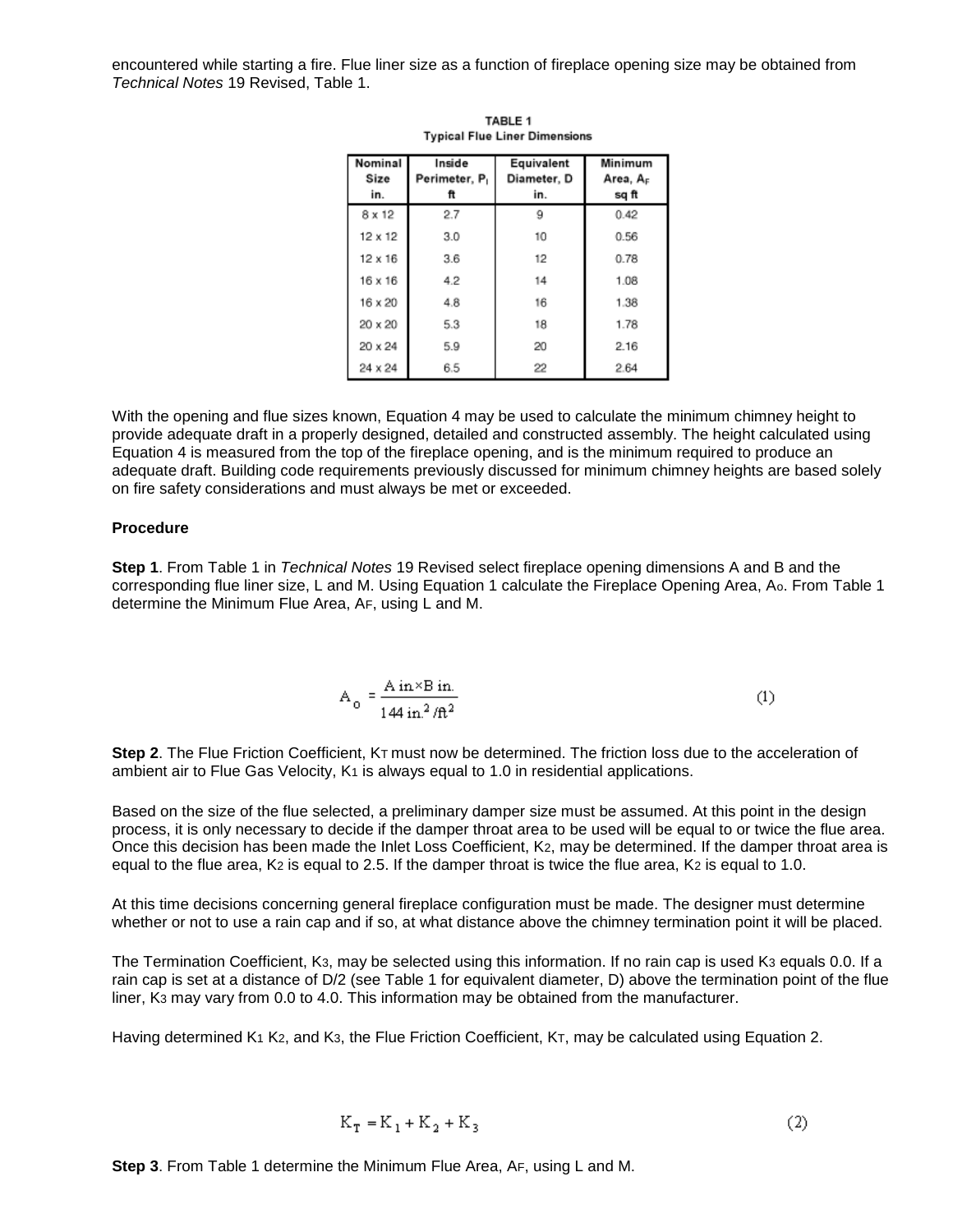$$
A_0 = \frac{A \text{ in} \times B \text{ in.}}{144 \text{ in.}^2 / \text{ft}^2}
$$
 (1)

 **Step 2**. The Flue Friction Coefficient, KT must now be determined. The friction loss due to the acceleration of ambient air to Flue Gas Velocity, K1 is always equal to 1.0 in residential applications.

 process, it is only necessary to decide if the damper throat area to be used will be equal to or twice the flue area. equal to the flue area, K2 is equal to 2.5. If the damper throat is twice the flue area, K2 is equal to 1.0. Based on the size of the flue selected, a preliminary damper size must be assumed. At this point in the design Once this decision has been made the Inlet Loss Coefficient, K2, may be determined. If the damper throat area is

At this time decisions concerning general fireplace configuration must be made. The designer must determine whether or not to use a rain cap and if so, at what distance above the chimney termination point it will be placed.

 The Termination Coefficient, K3, may be selected using this information. If no rain cap is used K3 equals 0.0. If a liner, K3 may vary from 0.0 to 4.0. This information may be obtained from the manufacturer. rain cap is set at a distance of D/2 (see Table 1 for equivalent diameter, D) above the termination point of the flue

Having determined K1 K2, and K3, the Flue Friction Coefficient, KT, may be calculated using Equation 2.

$$
K_T = K_1 + K_2 + K_3 \tag{2}
$$

**Step 3**. From Table 1 determine the Inside Perimeter, P<sub>I</sub>, of the flue liner previously selected and using Equation 3 calculate the Hydraulic Radius, RH.

$$
R_H = \frac{A_F}{P_I} \tag{3}
$$

 **Step 4**. The general design equation for chimneys with rectangular flues (Equation 4) may now be used to calculate the Minimum Height, H. to produce adequate draft.

 This is the height of the chimney from the lintel above the fireplace opening. To obtain the height from the combustion chamber floor, add the opening height. Building code requirements for minimum chimney heights remain in effect. The greater of the values obtained from calculations and building code requirements should be used.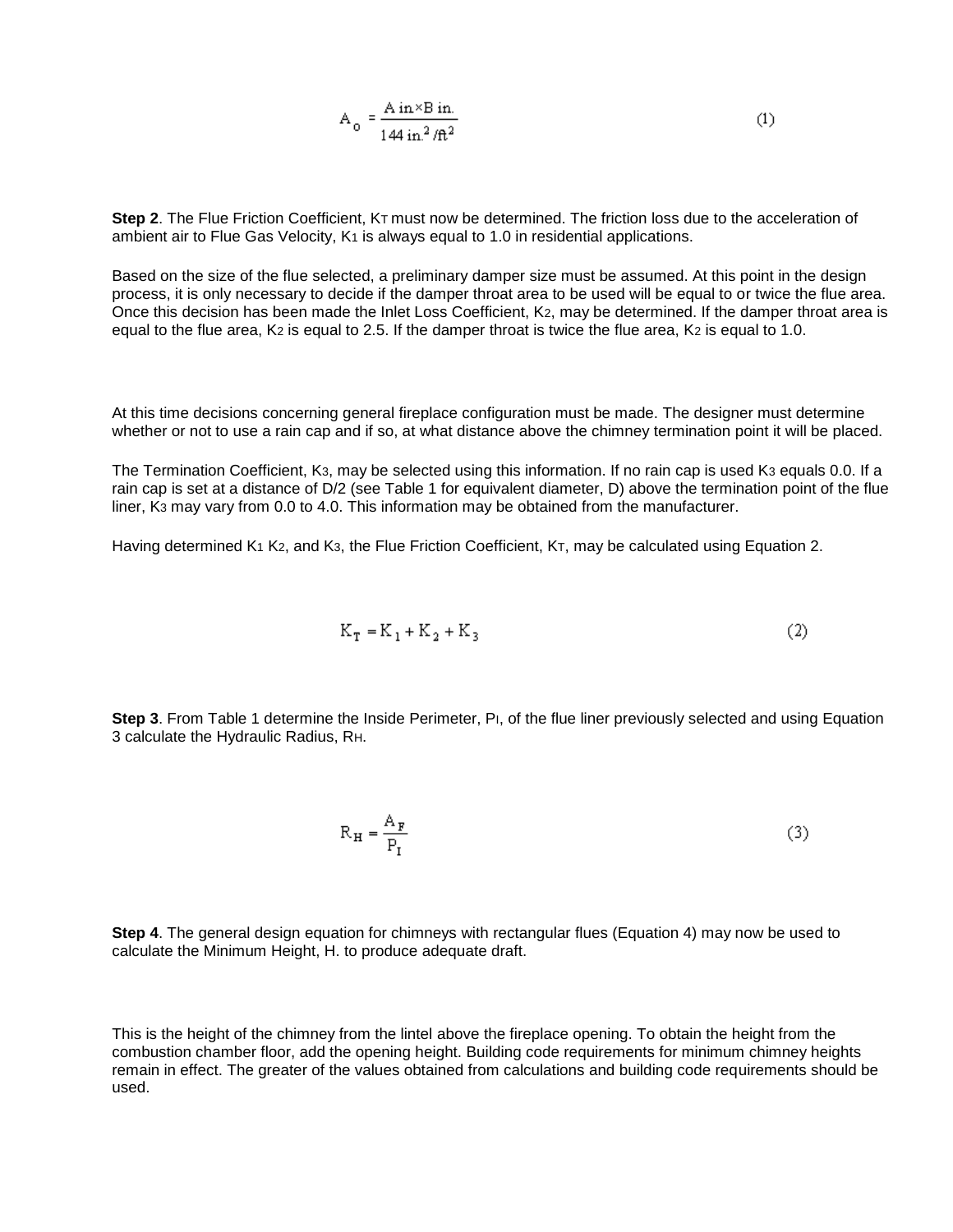$$
H = \frac{K_{T}}{\left[\frac{5A_{F}}{A_{o}}\right]^{2} - \frac{0.0083}{R_{H}}}
$$
(4)

#### **Example**

**Step 1**. From Table 1 in *Technical Notes* 19 Revised fireplace opening dimensions of 30 in. x 29 in. and a corresponding flue liner size of 12 in. x 12 in. were selected. Using Equation 1 calculate Ao.

$$
A_0 = \frac{30 \text{ in.} \times 29 \text{ in.}}{144 \text{ in.}^2/\text{ft}^2} = 6.04 \text{ ft}^2
$$
 (1)

From Table 1

$$
A_{\mathbf{F}} = 0.56 \,\mathbf{\hat{t}}^2
$$

**Step 2**. Assuming that there is no rain cap and that the damper throat area is twice the flue area, Equation 2 may be utilized.

$$
K_T = 1.0 + 1.0 + 0.0 = 2.0
$$
 (2)

**Step 3**. From Table 1 determine PI and solve Equation 3 for the Hydraulic Radius.

$$
R_H = \frac{0.56 \text{ ft}^2}{3.0 \text{ ft}} = 0.19 \text{ ft}
$$
 (3)

**Step 4**. Substitute these values into Equation 4 and calculate the Minimum Height, H, to provide adequate draft.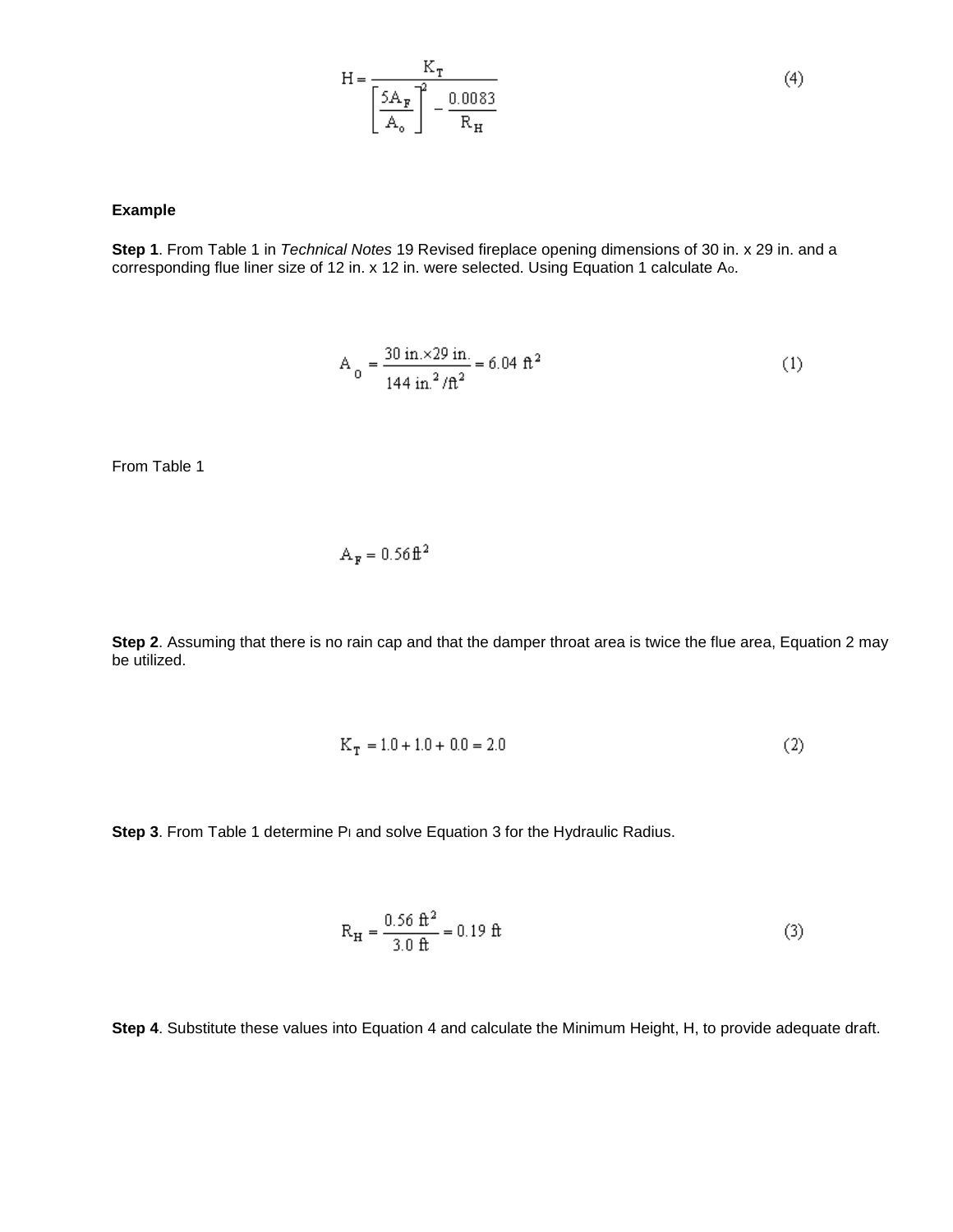$$
H = \frac{2.0}{\left[\frac{5(0.56)}{6.04}\right]^2 - \frac{0.0083}{0.19}} = 11.68 \text{ ft}
$$
 (4)

#### **Appliance Chimneys**

Appliance chimneys are divided into two types those venting one appliance, see Fig. 4, and those venting two or more appliances, see Fig. 5. The two variables that are most commonly known to the designer are the input rating and configuration of the system. Typical design criteria are shown in Tables 2 and 3. Building code requirements for chimney heights should be considered as minimum heights for fire safety and should be strictly adhered to.

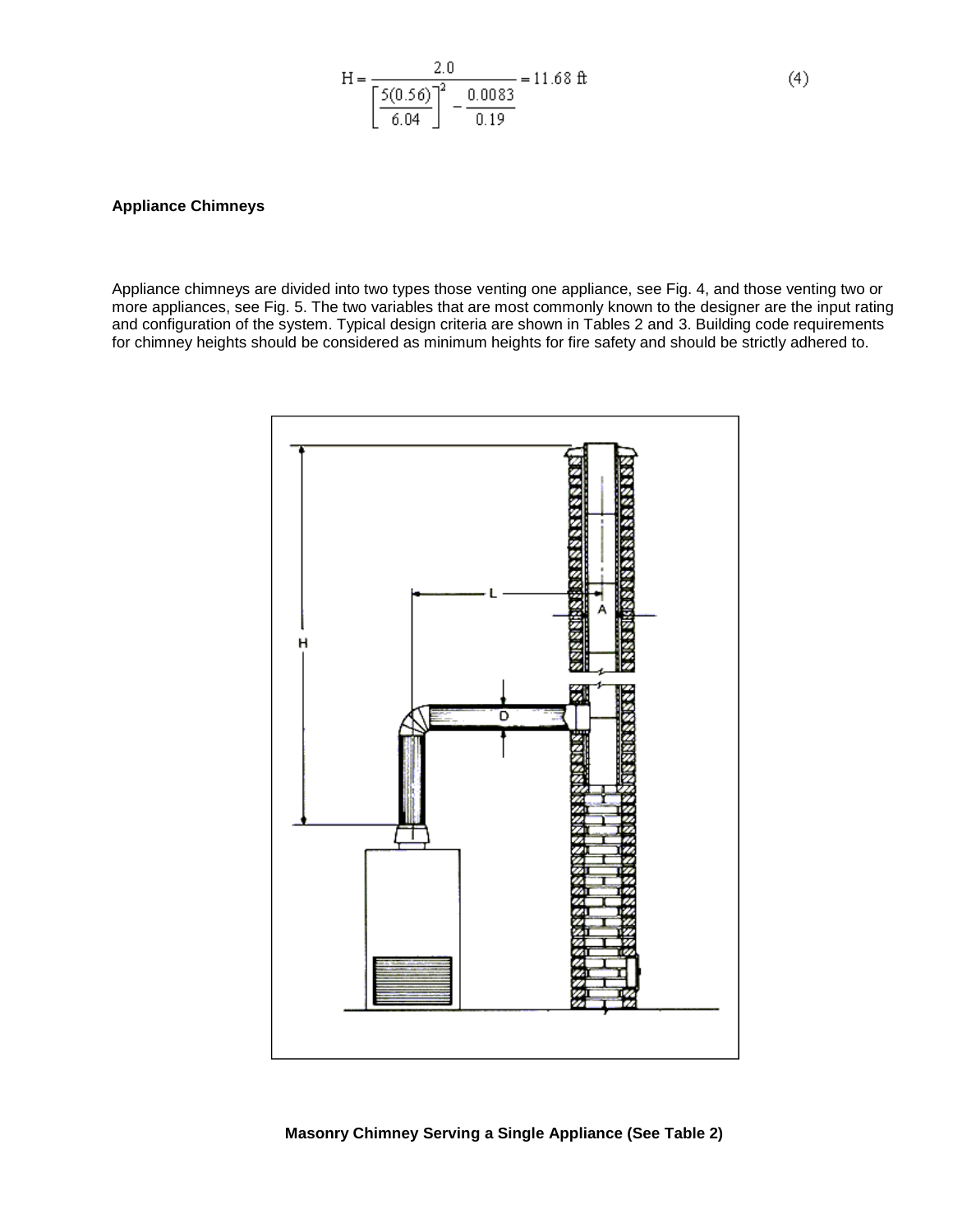**FIG. 4** 



**Masonry Chimney Serving Two or More Appliances (See Table 3)** 

**FIG. 5**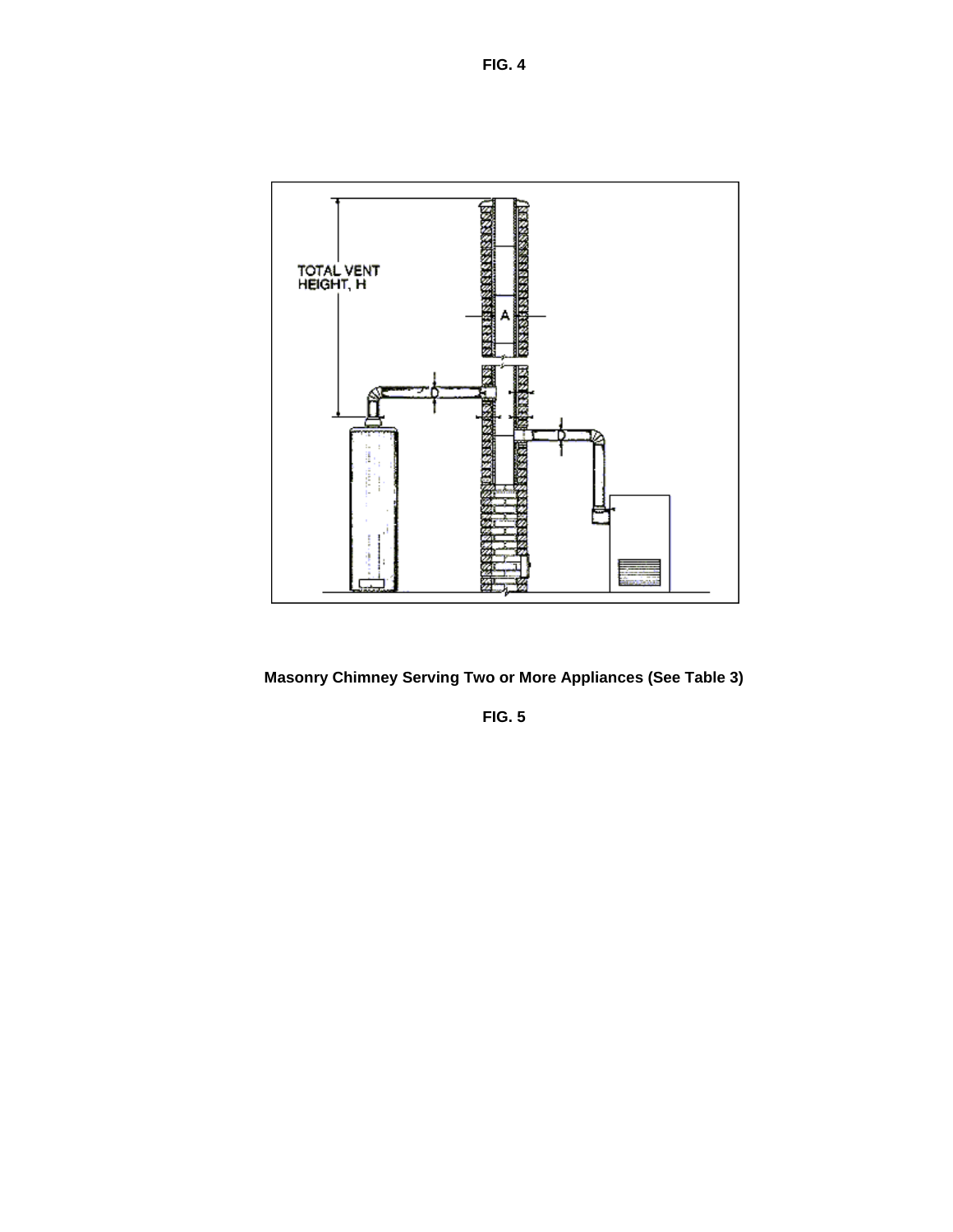### **TABLE 2 Capacity of Masonry Chimneys** Serving a Single Appliance<sup>3</sup> (Maximum Appliance Input Rating, Thousands of Btu/h)

| Height | Lateral        | Minimum Internal Area of Chimney, A, |                 |                  |      |      |
|--------|----------------|--------------------------------------|-----------------|------------------|------|------|
| Η,     | L,             | <b>Square Feet</b>                   |                 |                  |      |      |
| Feet   | Feet           | 0.26                                 | 0.35            | 0.47             | 0.66 | 0.92 |
|        | 2              | 130                                  | 180             | 247              | 400  | 580  |
| 6      | 5              | 118                                  | 164             | 230              | 375  | 560  |
|        | $\overline{2}$ | 145                                  | 197             | 265              | 445  | 650  |
| 8      | 5              | 133                                  | 182             | 246              | 422  | 638  |
|        | 10             | 123                                  | 169             | 233              | 400  | 598  |
|        | $\overline{2}$ | 161                                  | 220             | $\overline{297}$ | 490  | 722  |
| 10     | 5              | 147                                  | 203             | 276              | 465  | 710  |
|        | 10             | 137                                  | 189             | 261              | 441  | 665  |
|        | 15             | 125                                  | 175             | 246              | 421  | 634  |
|        | $\overline{2}$ | 178                                  | 249             | 335              | 560  | 840  |
|        | 5              | 163                                  | 230             | 312              | 531  | 825  |
| 15     | 10             | 151                                  | 214             | 294              | 504  | 774  |
|        | 15             | 138                                  | 198             | 278              | 481  | 738  |
|        | 20             | 128                                  | 184             | 261              | 459  | 706  |
|        | $\overline{2}$ | 200                                  | 273             | 374              | 625  | 950  |
|        | 5              | 183                                  | 252             | 348              | 594  | 930  |
| 20     | 10             | 170                                  | 235             | 330              | 562  | 875  |
|        | 15             | 156                                  | 217             | 311              | 536  | 835  |
|        | 20             | 144                                  | 202             | 292              | 510  | 800  |
|        | $\overline{2}$ | 215                                  | 302             | 420              | 715  | 1110 |
|        | 5              | 196                                  | 279             | 391              | 680  | 1090 |
| 30     | 10             | 182                                  | 260             | 370              | 644  | 1020 |
|        | 15             | 168                                  | 240             | 349              | 615  | 975  |
|        | 20             | 155                                  | 223             | 327              | 585  | 932  |
|        | 30             | NR <sup>b</sup>                      | 182             | 281              | 544  | 865  |
|        | $\overline{2}$ | 250                                  | 350             | 475              | 810  | 1240 |
|        | 5              | 228                                  | 321             | 442              | 770  | 1220 |
| 50     | 10             | 212                                  | 301             | 420              | 728  | 1140 |
|        | 15             | 195                                  | 278             | 395              | 695  | 1090 |
|        | 20             | 180                                  | 258             | 370              | 660  | 1040 |
|        | 30             | NR <sup>b</sup>                      | ΝR <sup>b</sup> | 318              | 610  | 970  |
|        |                | 6                                    | 7               | 8                | 10   | 12   |
|        |                | Single-Wall Vent Connector           |                 |                  |      |      |
|        |                | Diameter, D, Inches                  |                 |                  |      |      |

aSI conversions: W = Btu/h x 0.293; m = ft x 0.3048; mm = in. x 25.4; mm 2 = in. 2 x 645

bKnot recommended.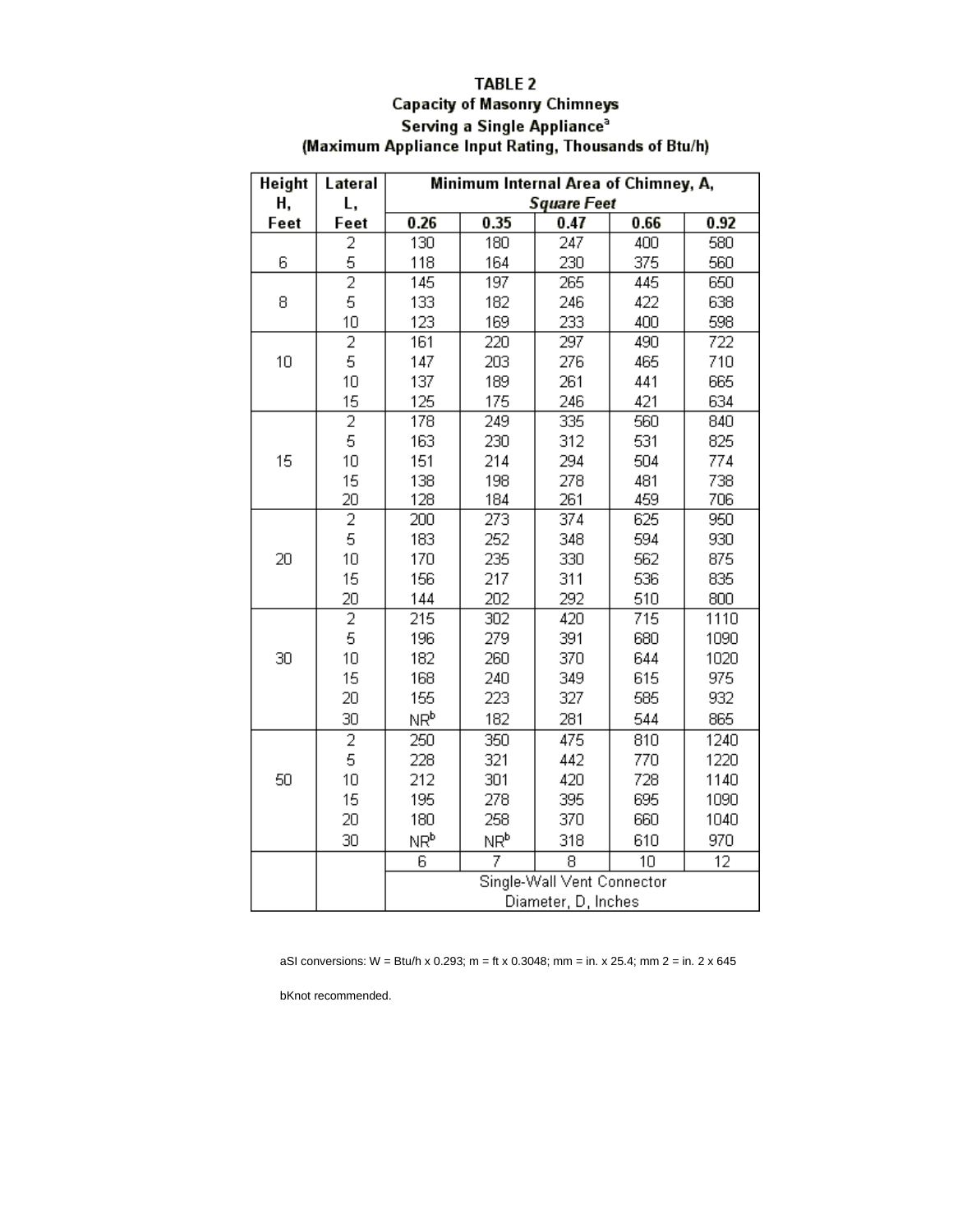#### **TABLE 3**

#### **Capacity of a Masonry Chimney** Serving Two or More Appliances<sup>3</sup> (Combined Appliance Input Rating, Thousands of Btu/h)

| Total<br>Vent        | Minimum Internal Area of Chimney, A,<br><b>Square Feet</b> |      |      |      |  |  |
|----------------------|------------------------------------------------------------|------|------|------|--|--|
| Height<br>Н,<br>Feet | 0.26                                                       | 0.35 | 0.54 | 0.79 |  |  |
| 6                    | 102                                                        | 142  | 245  | NR.  |  |  |
| 8                    | 118                                                        | 162  | 277  | 405  |  |  |
| 10                   | 129                                                        | 175  | 300  | 450  |  |  |
| 15                   | 150                                                        | 210  | 360  | 540  |  |  |
| 20                   | 170                                                        | 240  | 415  | 640  |  |  |
| 30                   | 195                                                        | 275  | 490  | 740  |  |  |
| 50                   | NR <sup>b</sup>                                            | 325  | 600  | 910  |  |  |

aSI conversions: W = Btu/h x 0.293; m = ft x 0.3048; mm = in. x 25.4.

bNot recommended.

#### **CONSTRUCTION AND DETAILS**

#### **General**

 Since both fireplace and appliance chimneys have an identical function, their construction methods and materials are similar. Building code requirements insofar as construction is concerned are identical.

#### **Fireplace Chimneys**

**General**. The chimney of a fireplace is considered to be that portion of the fireplace from the base of the first flue liner to the top of the last flue liner, or any rain cap above it.

Single-wythe chimneys should be attached to the structure. This is generally accomplished by using corrosionresistant metal ties spaced at a maximum of 24 in. (600 mm) on center. Multi-wythe chimneys that are not masonry bonded should be bonded together using metal wire ties.

 **Racking**. Chimneys are generally not as wide as the body of the fireplace below. When racking back to achieve surface. Mortar washes may also be used. They may not, however, be as durable. When using a mortar wash it the desired dimensions or location of the chimney care must be exercised to insure that, since there is no limitation on the distance each unit may be racked, cores of the units are not exposed. Preferred construction consists of a setting bed over the racked face with uncored or paving brick set to provide a weather resistant should not bridge over the rack, but should fill each step individually. Both methods of racking are shown in Fig. 6.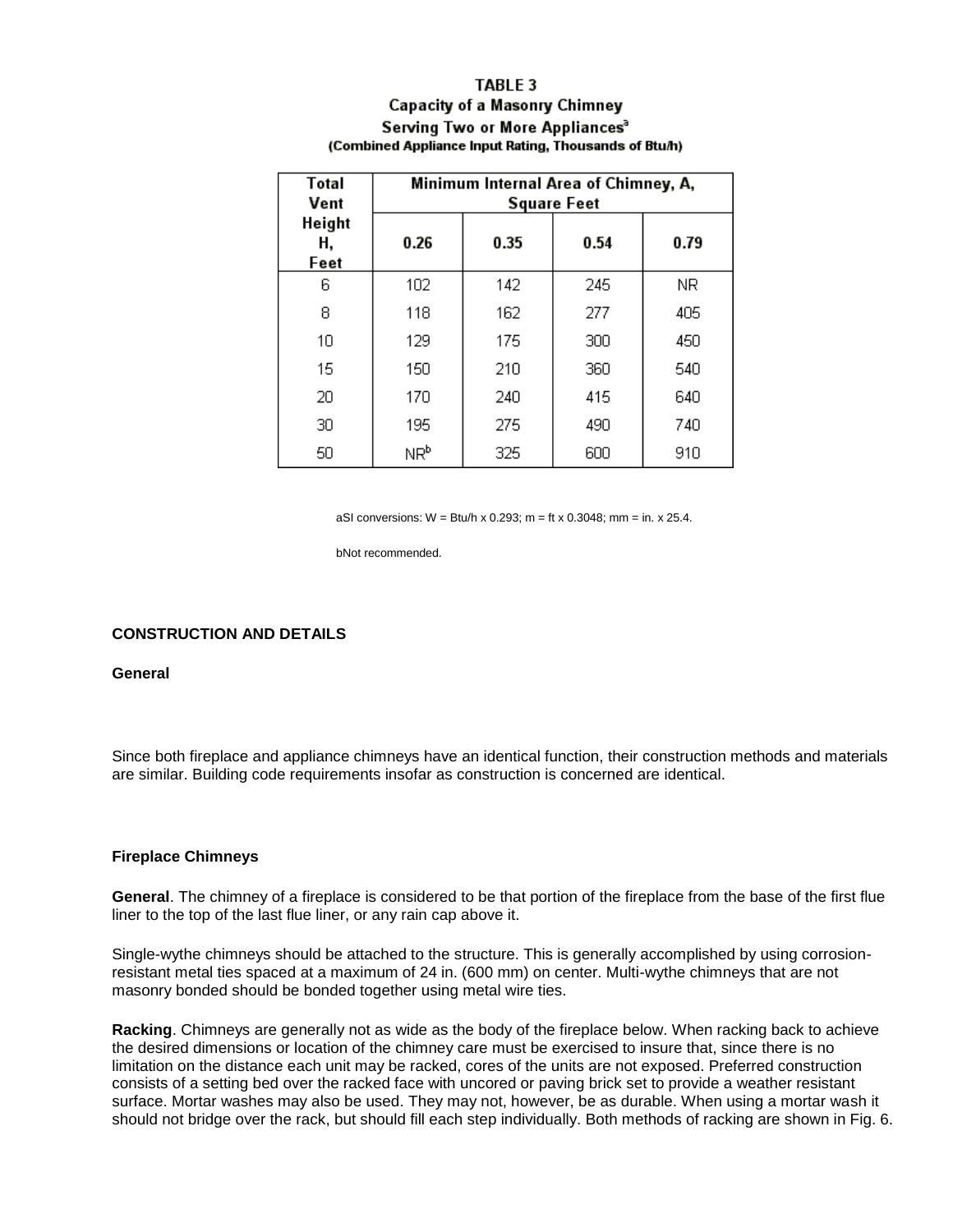

# **Racking FIG. 6**

 bedded in mortar with the joints cut flush and smoothed on the interior and the exterior joint area parged. The flue **Flue Liners**. The first flue liner should be supported along its entire perimeter by masonry. The liner should be liners should be set one section ahead of the chimney brickwork.

**Flashing**. Base flashing and counter flashing are installed at the chimney/roof interface, see Fig. 7. The base flashing is installed first on the faces of the chimney perpendicular to the ridgeline with tabs at each corner. The flashing should extend a minimum of 4 in. (100 mm) up the face of the chimney and along the roof. Counter flashing is then installed over the base flashing. It is inserted into a mortar joint for 3/4 to 1 in. (19.1 mm to 25 mm) and mortared solidly into the joint. The counter flashing should lap the base flashing by at least 3 in. (75 mm). If the flashing is installed in sections, the flashing higher up the roofline should lap over the lower flashing a minimum of 2 in. (50 mm). All joints in the base flashing and counter flashing should be thoroughly sealed. The unexposed side of any bends in the flashing should also be sealed.

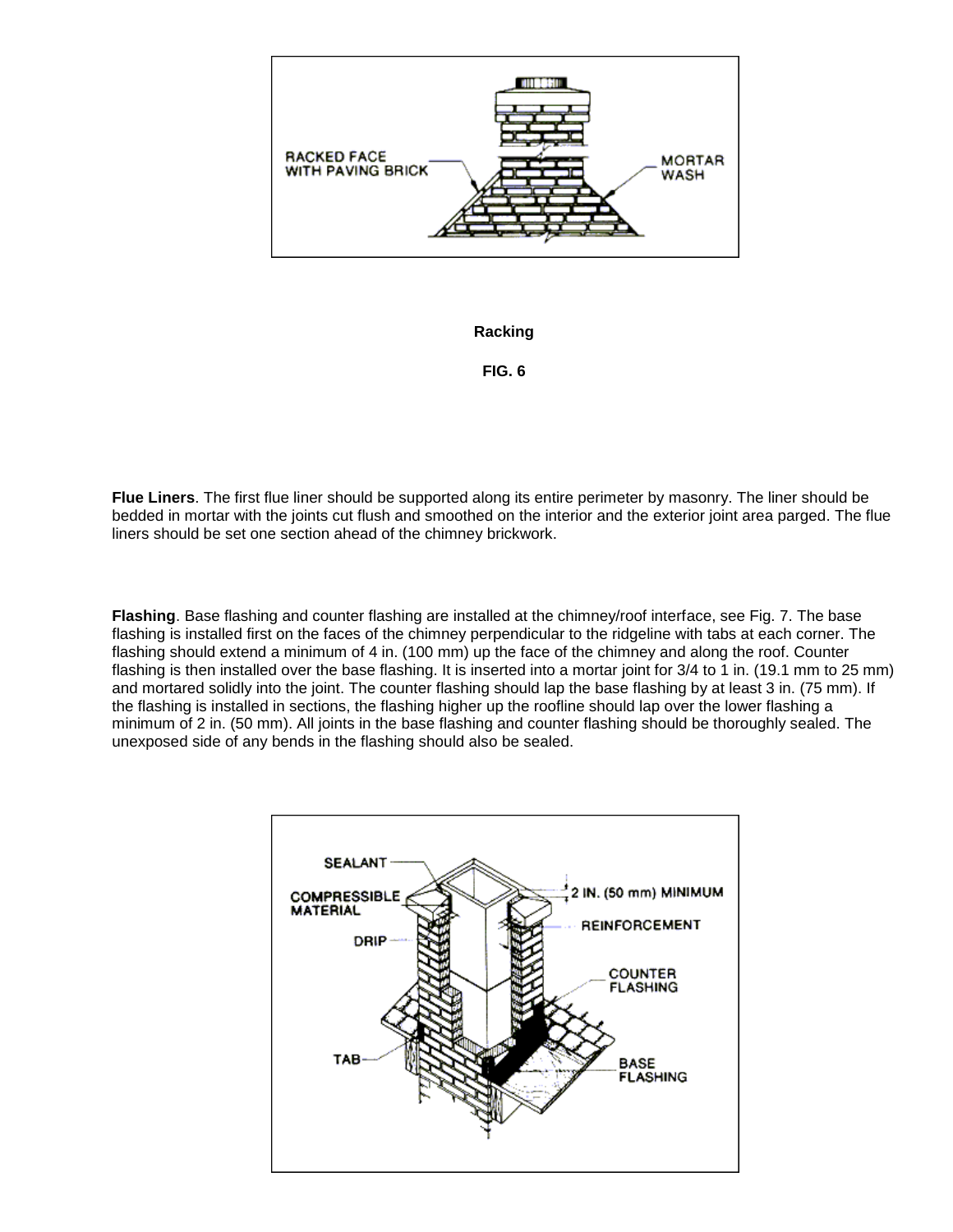# **Typical Section and Flashing Detail FIG. 7**

 dimensions of the cricket are based on the chimney measurements parallel to the ridgeline. The intersection of **Cricket**. If a cricket is desired, usually for chimneys whose dimension parallel to the ridgeline is greater than 30 in. (750 mm) and do not intersect the ridgeline, it should be constructed similar to the one shown in Fig. 8. The the cricket and the chimney should be flashed and counter flashed in the same manner as a normal chimney roof intersection. The flashing at the roofline should extend to at least 4 in. (100 mm) under the roofing material. For dimensions and construction details, see Table 4, and Fig. 9.



**Typical Flashing Detail FIG. 8**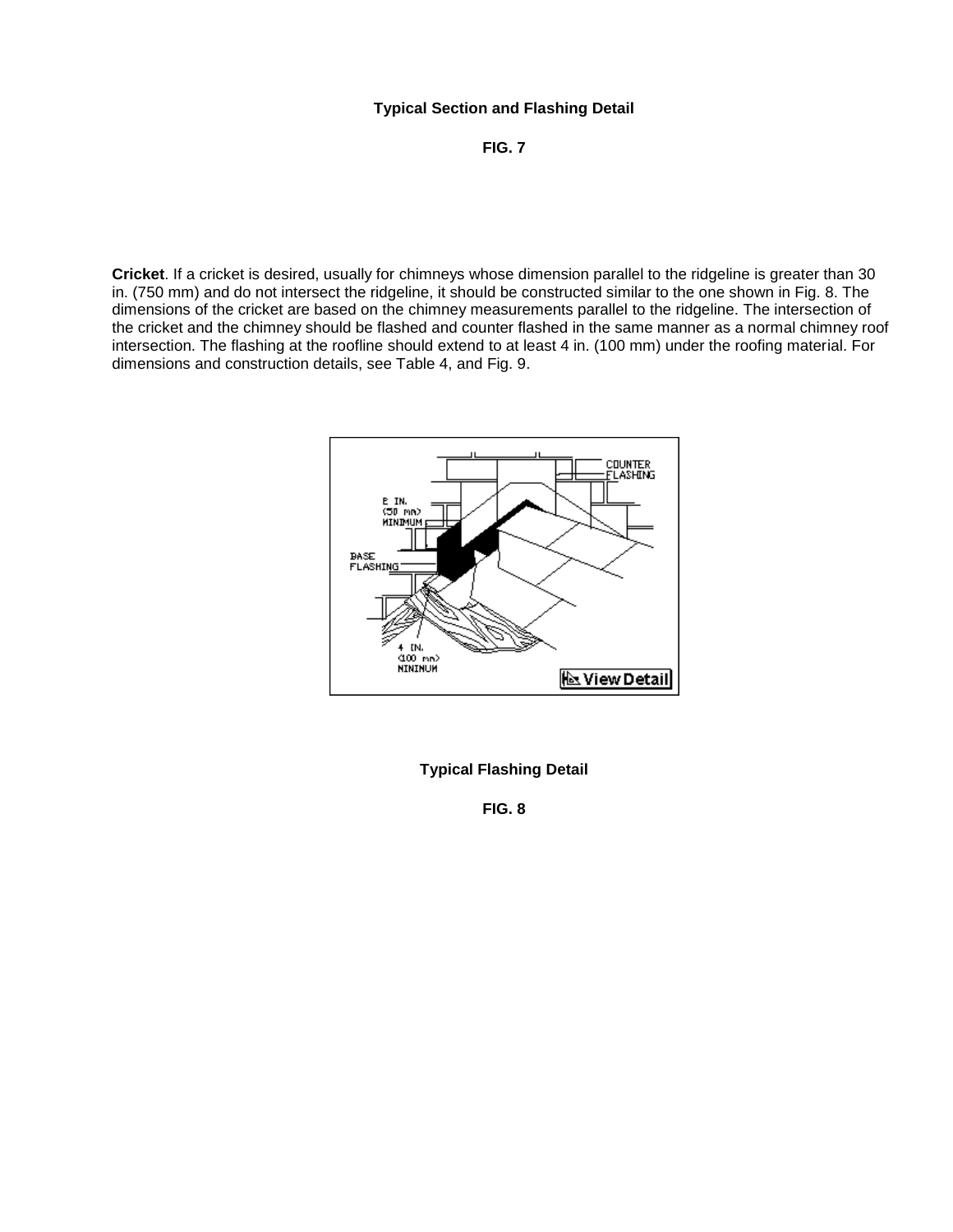

**Typical Chimney Cricket Framing FIG. 9** 

**Chimney Caps**. There are, as discussed in the materials section, two options regarding chimney caps: 1) prefabricated, and 2) cast-in-place. Prefabricated caps generally provide superior performance as compared to the cast-in-place type. Regardless of which type cap is used, it should be thoroughly primed, backed, and sealed at the cap and flue liner interface to reduce the potential for water penetration.

 methods may be obtained. Prefabricated caps are set in place on a mortar bed. There should be a bond break between the brickwork and the setting bed to allow the cap to respond to the differential movement it will encounter without distressing the brickwork. Figure 3 depicts a typical prefabricated cap. From this figure, general configurations and waterproofing

 the edge should be avoided since this substantially reduces the thickness at the edge and therefore the potential for deterioration is increased. Waterproofing requirements are different since shrinkage of the concrete as it cures shrinkage and thermal movements. Additional reinforcement may be necessary in the portion of the cap that Cast-in-place caps should conform to the shape and minimum dimensions shown in Fig. 3. Feathering the cap to is a certainty. Flashing is highly recommended for cast-in-place caps. The flashing may also be considered as the bond break material. Adequate reinforcement should be placed in the cap to help control cracking due to overhangs the face of the chimney. Figure 3 shows one method of forming a cast-in-place chimney cap.

When using a chimney cap that does not overhang the face of the chimney, the last two courses of the chimney brickwork should be corbeled out to form a drip to help reduce the amount of water allowed to run down the face of the chimney. The flue liner should extend a minimum of 2 in. (50 mm) above the top of the cap, see Fig. 3.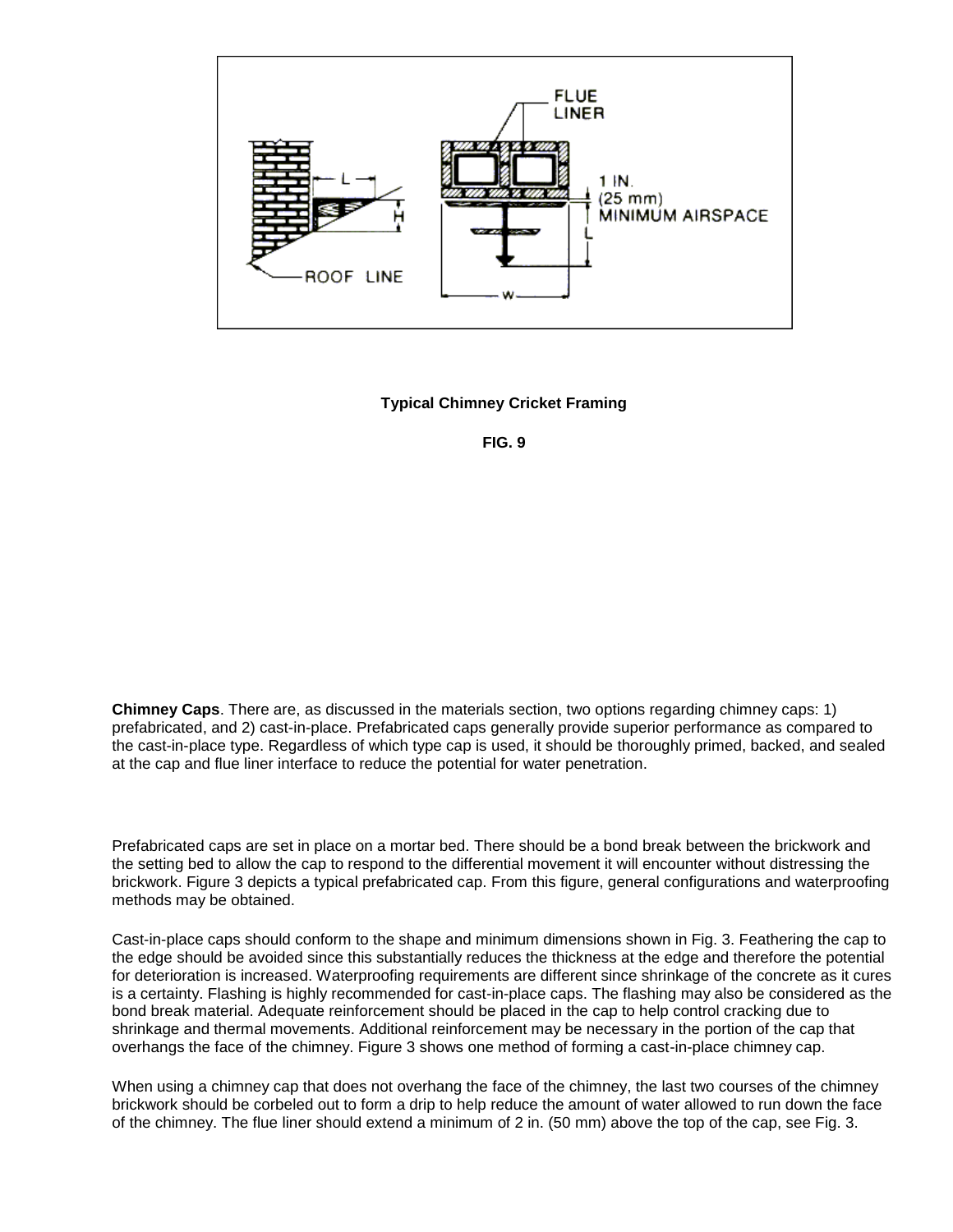#### **Appliance Chimneys**

 **General**. Fireplace and appliance chimneys have few dissimilarities. The general recommendations for the construction of fireplace chimneys and the proper consideration of three additional components should produce a functional appliance chimney. The three components, either not present in fireplace chimneys or incorporated into the body of the fireplace are: 1) the foundation, 2) the cleanout door, and 3) the thimble.

 most building codes disallow using the chimney walls as structural elements to support other building **Foundation**. The foundation supports the chimney and must be sized to carry all superimposed loads. However, components. When designing the foundation, care should be taken to account for soil conditions and type. Undisturbed or well-compacted soil will generally be sufficient, however, some types of soil conditions may require additional analysis.

 minimum of 6 in. (150 mm) beyond each face of the masonry bearing on it. It should also penetrate the frost line Building codes generally require that the foundation be at least 12 in. (300 mm) thick, and, in plan view, extend a to reduce the possibility of "heaving" of the foundation while the ground is freezing.

 **Cleanout Door**. A cleanout door may not be necessary when venting appliances that use clean burning fuels however. the prime consideration in sizing and locating the door is the ease with which it can be used. such as natural gas, however other fuels may produce combustion by-products that will accumulate at the bottom of the chimney and require periodic removal. The cleanout door should be of ferrous metal and set to provide as airtight a seal as possible. If desired, the cleanout door may be oriented toward the interior of the structure,

 mm) below the ceiling. The thimble should have a minimum of 8 in. (200 mm) of flue liner extending below its **Thimble**. A thimble is the lined opening through the chimney wall that receives the smoke pipe connector, as shown in Fig. 10. A thimble should be set in the chimney at the location of the entrance of the pipe connector. It should be built integrally with the chimney and made as airtight as possible, by using either boiler putty or asbestos cement. The thimble should be set flush with the interior face of the flue liners, and at least 18 in. (460 lowest point, see Fig. 10.



# **Thimble Detail FIG. 10**